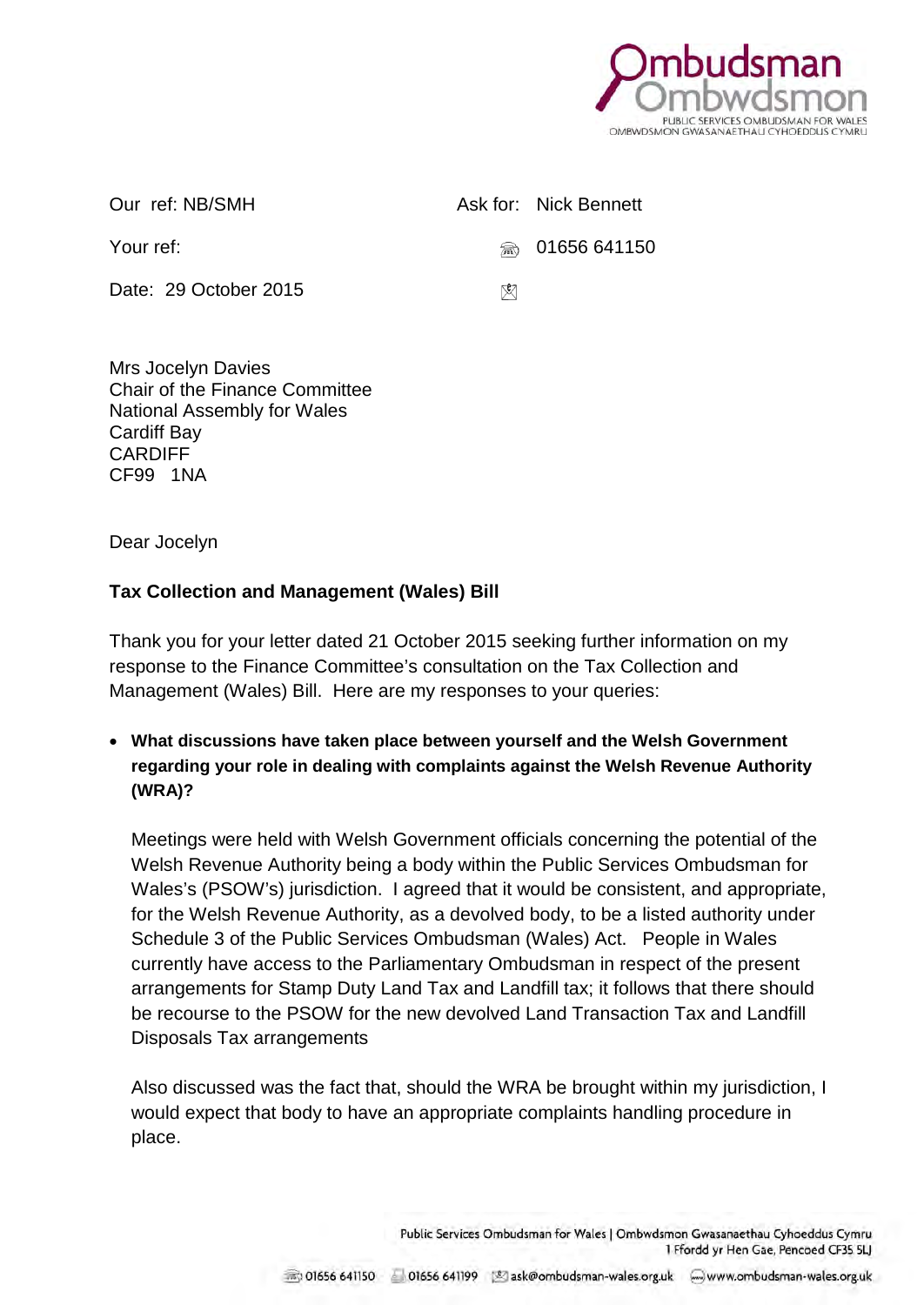## • **What type of complaints do you envisage arising from devolved taxes?**

I would anticipate that the complaints I would consider would relate to administrative failures or errors not already resolved by the Welsh Revenue Authority.

## • **How do you currently interact with tribunals and do you anticipate all cases against the WRA being considered by tribunal in the first instance?**

To my recollection, the role of the PSOW in relation to tribunal arrangements for devolved tax collection and management has not been explored; discussions have been centred on the PSOW's role in considering complaints of maladministration by the Welsh Revenue Authority.

However, in response to your query, my interaction with tribunals varies depending on the nature of the tribunal concerned, for example:

- $\triangleright$  in relation to school appeal and school exclusion panels, these are listed authorities under Schedule 3 of the PSOW Act 2005. In these circumstances, I can consider whether the panel and/or its has staff acted maladministratively;
- $\triangleright$  in the case of tribunals which are specified by Welsh Ministers, such as valuation tribunals, I can only look at the administration function carried out by the tribunal's staff, I have no power to consider the decision of the tribunal itself.

Now, in relation to a tribunal concerning the Welsh Revenue Authority, there appears to be a complication. As I understand it, it is intended to enter into an arrangement with the UK's Ministry of Justice (MoJ) and use that Ministry's two-tier tax tribunal system. As the MoJ is a non-devolved government department, the question arises as to whether maladministration complaints about MoJ administered tribunals are ones that should come within the PSOW's jurisdiction (as these are devolved matters), or the jurisdiction of the Parliamentary Ombudsman (who considers complaints about the MoJ and the staff of its tribunals). I would venture that this is a question for those with a role in advising upon 'devolved competence' matters to provide a view.

## • **Do you foresee a need for devolved taxpayers to be given any right of recourse where they have otherwise failed to exercise their rights under the Tax Collection and Management (Wales) Bill (or the tax specific legislation when it is enacted)?**

Under the jurisdiction that I have, when someone has a right to appeal to a tribunal and it is evident that it was not reasonable to expect them to have exercised that right, for example, due to incorrect advice provided by the public body, then I would be able to investigate that body (the WRA in this case). But this would be in exceptional circumstances and not merely on the basis that the person concerned simply did not take up the rights that they had.